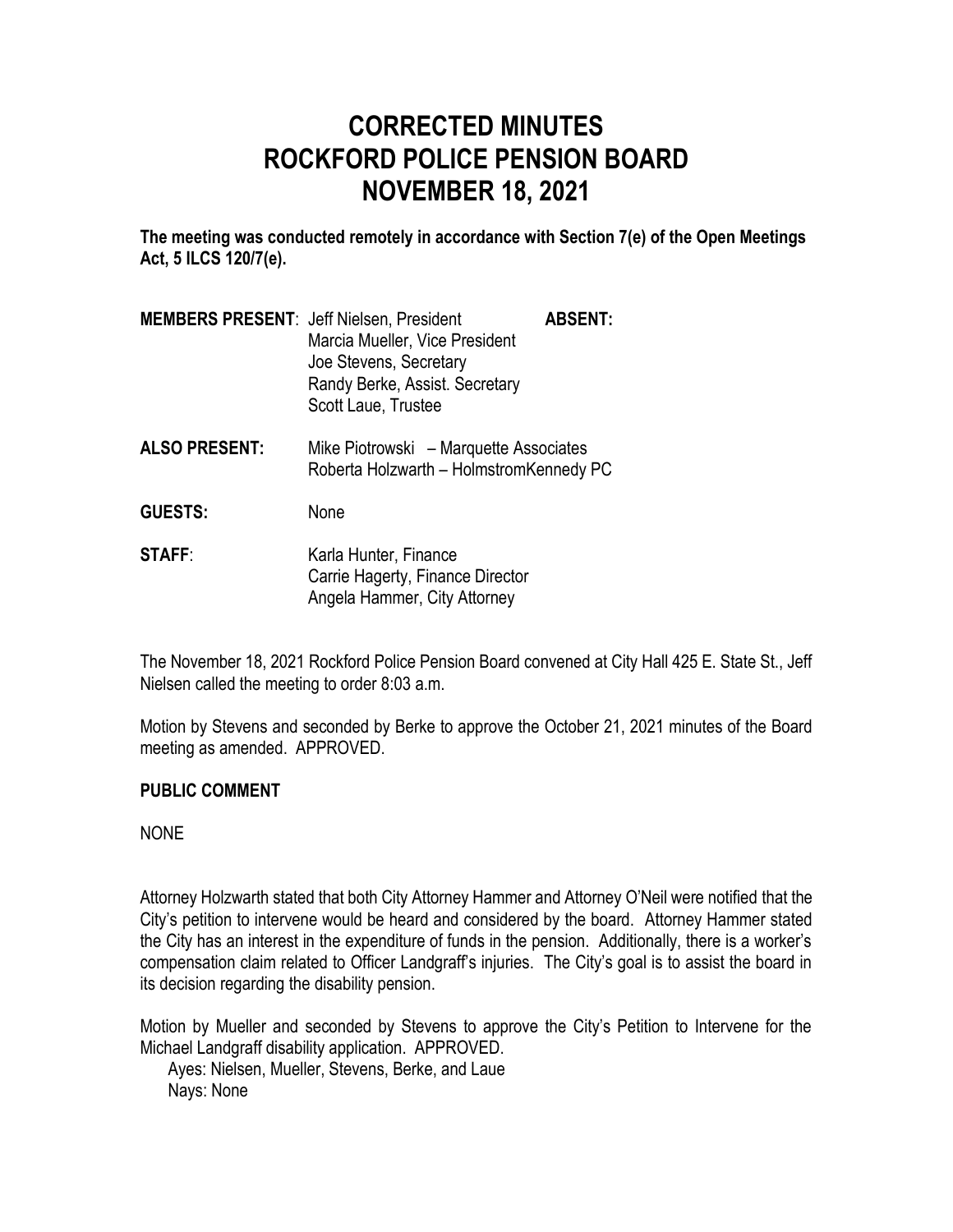Attorney Hammer asked if the matter would be set for hearing. Attorney Holzwarth explained that it would remain on the agenda monthly; we are still in the process of collecting records. The next step the board would take would be to select evaluators for the petitioner.

## **CASH & INVESTMENTS**

Piotrowski stated the total fund composite is approximately \$235 million. The month of September experienced a pullback in the markets. For the month of October, the market experienced a significant improvement; equity markets are at all-time highs. There are no significant asset allocation changes for the month. The pension **fund** had a return of 2.8% **for the month**; year-todate the fund is positive 10.7%. It continues to be a challenging month for fixed income, as bond yields and interest rates continue to be at all-time lows. There are no cash needs for the month of November. The US equity composite was up 6.2%, the Non-US composite was up 2.4% for the month, which is in-line with the broad market. Real estate was up 1.3%. After discussion, the board decided to rebalance the portfolio.

Motion by Mueller, seconded by Stevens to liquidate half of the overweight funds, and invest into fixed income funds, reserving \$1.9 million in cash for benefit payments in order to rebalance the portfolio. APPROVED.

Ayes: Nielsen, Mueller, Stevens, Berke, and Laue Nays: None

Motion by Mueller and seconded by Stevens to approve purchases and sales as shown on the attachment to the agenda. APPROVED.

Ayes: Nielsen, Mueller, Stevens, Berke, and Laue Nays: None

## **CITY BILLS**

Motion by Mueller and seconded by Stevens to approve October postage charges of \$84.47. APPROVED.

Ayes: Nielsen, Mueller, Stevens, Berke, and Laue Nays: None

Motion by Mueller and seconded by Stevens to approve November City Services of \$7,385.00. APPROVED.

Ayes: Nielsen, Mueller, Stevens, Berke, and Laue Nays: None

Motion by Mueller and seconded by Stevens to approve payment to HolmstromKennedyPC for October attorney fees for general matters in the amount of \$1,383.75. APPROVED.

Ayes: Nielsen, Mueller, Stevens, Berke, and Laue Nays: None

Motion by Mueller and seconded by Stevens to approve the payment to HolmstromKennedyPC for October attorney fees for Annual Medical Reviews in the amount of \$540.00. APPROVED.

Ayes: Nielsen, Mueller, Stevens, Berke, and Laue Nays: None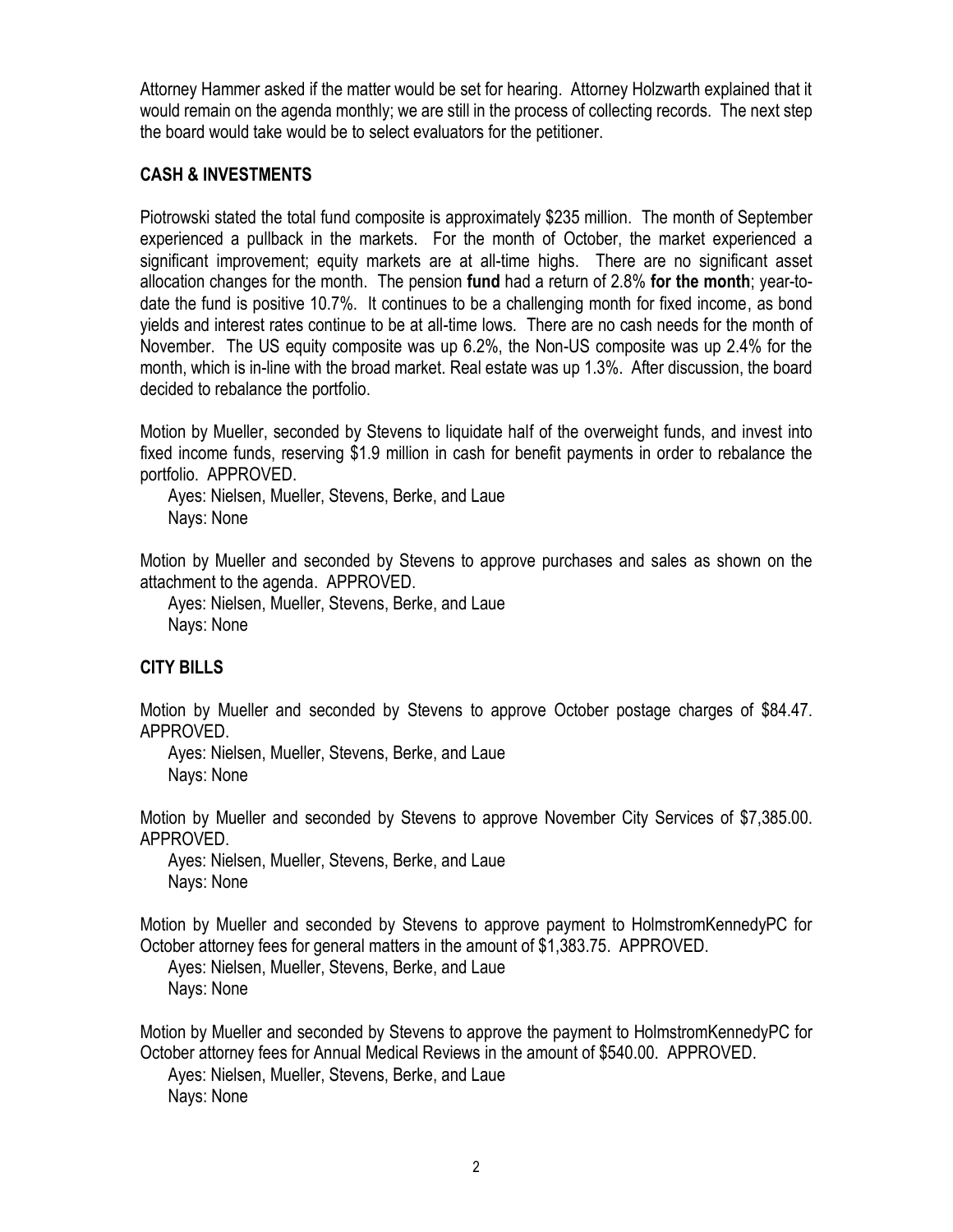Motion by Mueller and seconded by Stevens to approve the payment to HolmstromKennedyPC for the disability application for Michael Landgraff in the amount of \$4,736.25. APPROVED.

Ayes: Nielsen, Mueller, Stevens, Berke, and Laue Nays: None

Motion by Mueller and seconded by Stevens to approve the payment to HolmstromKennedyPC for the disability application for Katherine Anderson in the amount of \$167.41, which included \$90.00 for professional services and \$77.41 for disbursements. APPROVED.

Ayes: Nielsen, Mueller, Stevens, Berke, and Laue Nays: None

Motion by Mueller and seconded by Stevens to approve the payment to Kayne Anderson Rudnick for management fees from July 1, 2021 through September 30, 2021 in the amount of \$31,332.74. APPROVED.

Ayes: Nielsen, Mueller, Stevens, Berke, and Laue Nays: None

Motion by Mueller and seconded by Stevens to approve the payment to Segall Bryant & Hamill for management fees for the period of July 1, 2021 through September 30, 2021 in the amount of \$18,504.92. APPROVED.

Ayes: Nielsen, Mueller, Stevens, Berke, and Laue Nays: None

## **ATTORNEY'S REPORT**

Motion by Mueller and seconded by Stevens to accept the reports from the evaluators for the fivedisabled pensioner's; Sara Ahrens, Aaron Lesmeister, Matthew Krantz, Philip Statler, and Christina Whisenand and approve the continuation of their disability pensions. The Board retains jurisdiction of this matter for purposes of enforcing the Pension Code. APPROVED.

Ayes: Nielsen, Mueller, Stevens, Berke, and Laue Nays: None

Attorney Holzwarth stated in either December or January she will present a summary of options in regards to officers' pensions when they are leaving the police department.

The board briefly discussed the police consolidation matter.

## **NEW BUSINESS**

Motion by Mueller and seconded by Stevens to approve the first increase for Barry Cunningham for a benefit increase in the amount of \$201.08 and a monthly benefit amount of \$6,903.79/\$82,845.48 annually effective November 1, 2021. The Board retains jurisdiction of this matter for purposes of enforcing the Pension Code. APPROVED.

Ayes: Nielsen, Mueller, Stevens, Berke, and Laue Nays: None

Motion by Mueller and seconded by Stevens to approve the first increase for Michael Spelman for a prorated amount of \$725.18 and a monthly benefit amount of \$5,814.16/\$69,769.92 annually effective November 1, 2021. The Board retains jurisdiction of this matter for purposes of enforcing the Pension Code. APPROVED.

Ayes: Nielsen, Mueller, Stevens, Berke, and Laue